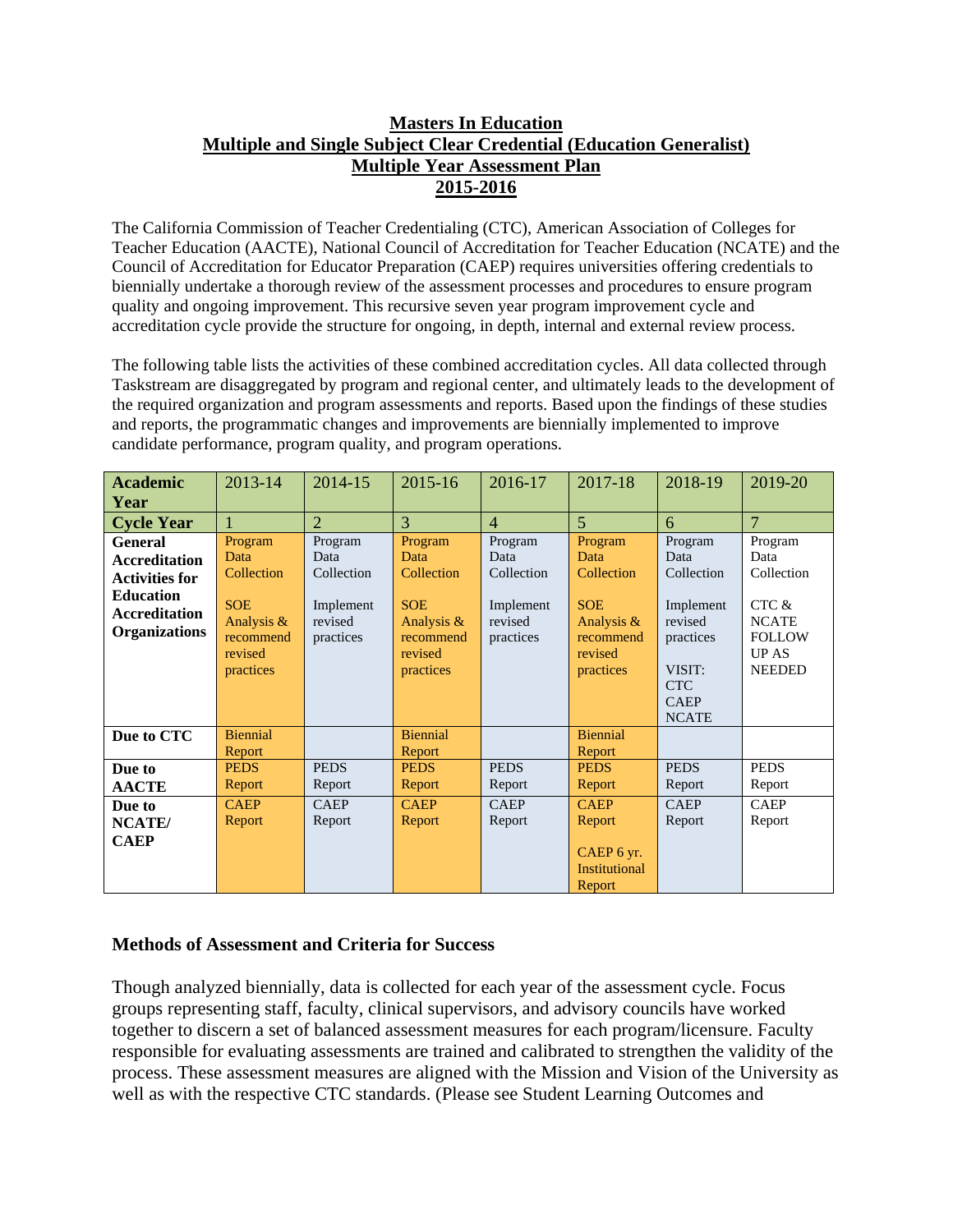Curriculum Maps for this alignment.) Using Taskstream as the primary data management system, the program collects ongoing data from these assessments to gauge candidates' progress throughout their course of study and ensure CTC program standards are met.

Each direct signature assessment is evaluated using a four point rubric. The direct assessments for this program and supporting rubrics are listed below. All candidates are expected to be at the "proficient level of performance with a score of "3" or above in each rubric criterion.

## **Direct Measures:**

| <b>Evaluation Instruments for</b>  | <b>Description</b>                | <b>Standards Assessed</b>          |  |
|------------------------------------|-----------------------------------|------------------------------------|--|
| <b>Credential</b>                  |                                   |                                    |  |
|                                    |                                   |                                    |  |
| <b>GED 641 Leading Inclusive</b>   | Students will be required to      | <b>CTC Clear Program Standards</b> |  |
| <b>Practices, Diverse Cultural</b> | respond to a series of writing    | Addressed:                         |  |
| <b>Communities</b>                 | prompts designed to demonstrate   | 4, 5, 6, 6a, 6b                    |  |
|                                    | their understanding of the course |                                    |  |
|                                    | learning outcomes. For this       | <b>Program Learning Outcomes:</b>  |  |
|                                    | course, that is application and   |                                    |  |
|                                    | use of inclusive practices with   | PLO1, PLO2                         |  |
|                                    | regard to cultural concepts and   |                                    |  |
|                                    | perspectives when designing       |                                    |  |
|                                    | equitable and inclusive learning  |                                    |  |
|                                    | environments for all students in  |                                    |  |
|                                    | regards to race, socioeconomic    |                                    |  |
|                                    | status, culture, gender, sexual   |                                    |  |
|                                    | orientation, as well as academic, |                                    |  |
|                                    | linguistic and family background  |                                    |  |
|                                    | in classrooms, the K-12 or        |                                    |  |
|                                    | college educational system as a   |                                    |  |
|                                    | whole or other environments that  |                                    |  |
|                                    | address the needs of young        |                                    |  |
|                                    | adults.                           |                                    |  |
|                                    |                                   |                                    |  |
| <b>GED 668 Leading Inclusive</b>   | Students will be required to      | <b>CTC Clear Program Standards</b> |  |
| <b>Practices, English Language</b> | respond to a series of writing    | Addressed:                         |  |
| <b>Learners</b>                    | prompts designed to demonstrate   | 4, 5, 6, 6a, 6b                    |  |
|                                    | their understanding of the course |                                    |  |
|                                    | learning outcomes. For this       | <b>Program Learning Outcomes:</b>  |  |
|                                    | course, that is application and   |                                    |  |
|                                    | use of inclusive practices, as it | <b>PLO 1, PLO2, PLO3</b>           |  |
|                                    | relates to English Language       |                                    |  |
|                                    | Learner students.                 |                                    |  |
|                                    | When answering the prompts,       |                                    |  |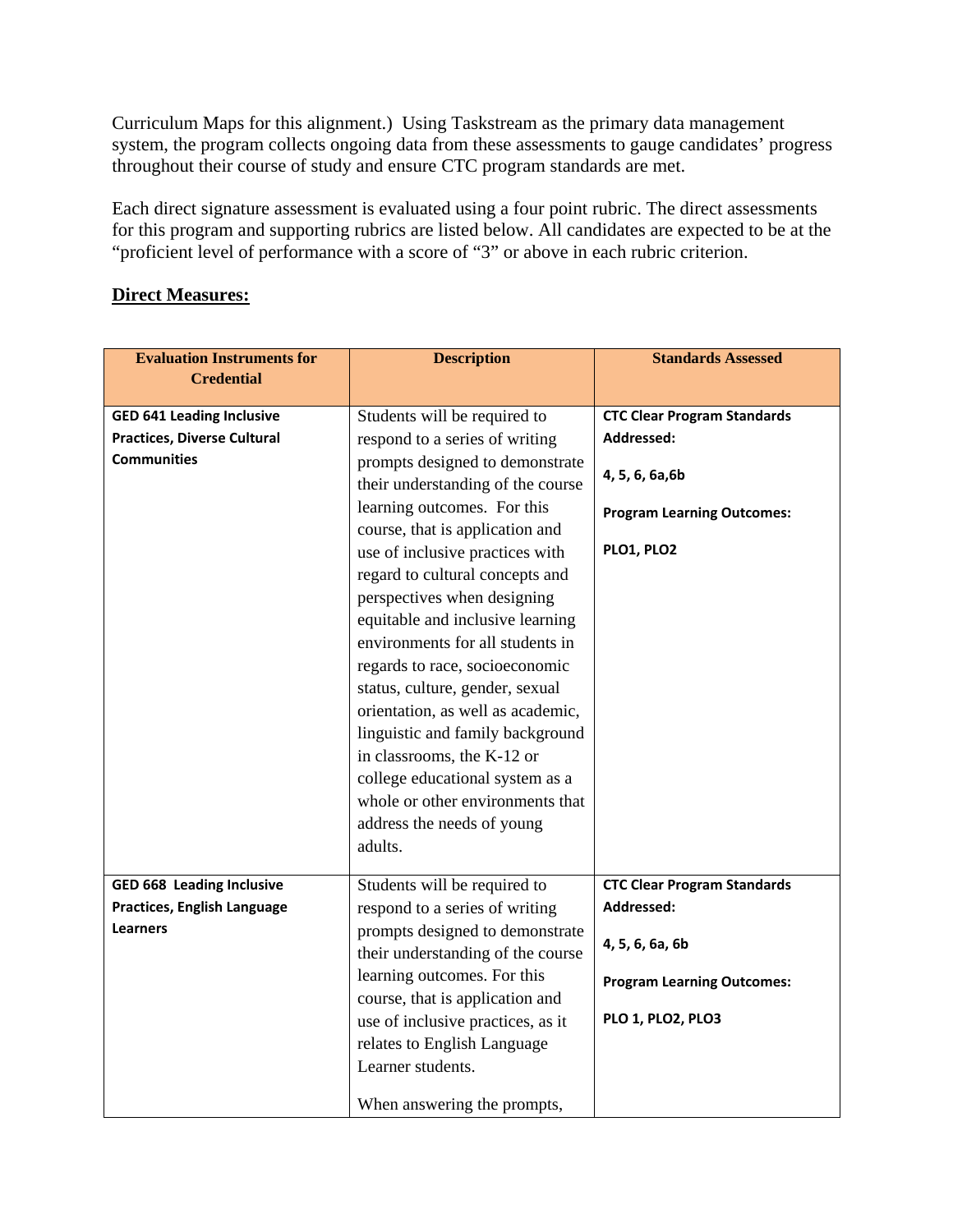|                                                                              | candidates are expected to utilize<br>the academic vocabulary specific<br>to this content area and focus of<br>this course. The prompts in this<br>assignment include:<br>1. Clearly describe how specific<br>and multiple SDAIE teaching<br>strategies support mastery of<br>content learning for ELL<br>students and differ from teaching<br>native English speakers.<br>2. How will the application of<br>these differentiated teaching<br>strategies provide equal access<br>and opportunity for EL academic<br>success.<br>3. Provide an example of how<br>you would utilize a variety of<br>strategies, differentiated<br>practices and assistive |                                                                                                                                         |
|------------------------------------------------------------------------------|---------------------------------------------------------------------------------------------------------------------------------------------------------------------------------------------------------------------------------------------------------------------------------------------------------------------------------------------------------------------------------------------------------------------------------------------------------------------------------------------------------------------------------------------------------------------------------------------------------------------------------------------------------|-----------------------------------------------------------------------------------------------------------------------------------------|
|                                                                              | technologies to afford EL<br>students equal access to the<br>curriculum.                                                                                                                                                                                                                                                                                                                                                                                                                                                                                                                                                                                |                                                                                                                                         |
| <b>GED 673 Culminating Reflection:</b><br><b>Student Growth and Evidence</b> | Candidate will reflect in a two to<br>three page essay what they have<br>learned about teaching regarding<br>your content knowledge,<br>delivery of instruction, student<br>assessment and next steps for<br>professional development. This<br>assignment will be "on demand"<br>and guided by specific prompts.                                                                                                                                                                                                                                                                                                                                        | <b>CTC Clear Program Standards</b><br>Addressed:<br>3, 4, 5, 6, 6a, 6b<br><b>Program Learning Outcomes:</b><br><b>PLO 1, PLO2, PLO3</b> |
| <b>GED 677 Leading Inclusive</b><br><b>Practices, Special Populations</b>    | Students will be required to<br>respond to a series of writing<br>prompts designed to demonstrate<br>their understanding of the course<br>learning outcomes. For this<br>course, that is: application and<br>use of inclusive practices as it<br>relates to students of special                                                                                                                                                                                                                                                                                                                                                                         | <b>CTC Clear Program Standards</b><br>Addressed:<br>5, 6, 6a, 6b<br><b>Program Learning Outcomes:</b><br><b>PLO 1, PLO2, PLO3</b>       |